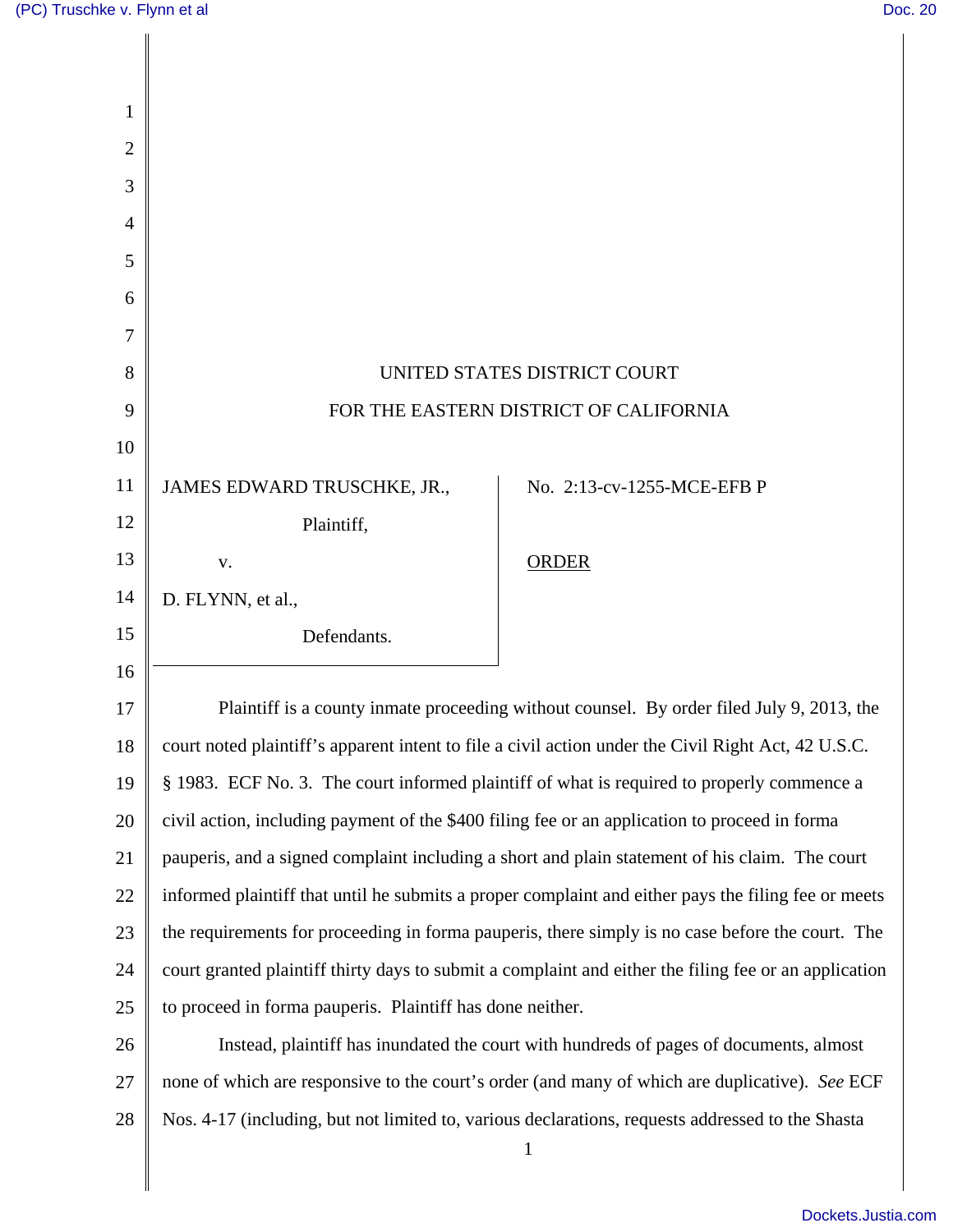1 2 3 County Superior Court, requests for transcripts, request for subpoenas, requests for temporary restraining orders, rap sheets, copies from legal treatises, various letters, and petitions for writs of habeas corpus). $<sup>1</sup>$ </sup>

4 5 6 7 8 9 10 Amongst plaintiff's voluminous and disorganized filings are several affidavits of indigency, as required by the in forma pauperis statute. However, plaintiff's in forma pauperis application is not complete. 28 U.S.C. § 1915(a)(2) requires that in addition to the affidavit, plaintiff must also file a certified copy of the trust fund account statement (or institutional equivalent) for the 6-month period immediately preceding the filing of the complaint. This certified copy must be obtained from the appropriate jail official. Plaintiff has not submitted a certified copy of his trust account statement or the institutional equivalent.

11 12 13 14 Nor has plaintiff filed a complaint. Plaintiff is reminded that until he submits a proper complaint as instructed on July 9, 2013, and either pays the filing fee or meets the requirements for proceeding in forma pauperis, there simply is no case before the court. For this reason, plaintiff's outstanding requests (which are largely incomprehensible) are denied.

15 16 17 18 19 20 Plaintiff is admonished that the court is not a repository for his legal documents. Plaintiff shall file the certified trust statement and complaint, as ordered below. Plaintiff's certified trust statement and complaint must be clearly labeled as such, and shall not be accompanied by (or buried within) any superfluous documents. That is, plaintiff must refrain from filing and re-filing documents that are simply not responsive to the court's orders, and serve only to delay these proceedings.

21

22

23

24

Accordingly, IT IS HEREBY ORDERED that:

1. Plaintiff's outstanding motions are denied, as they are largely incomprehensible, are not responsive to the court's July 9, 2013 order, and because there is no case or controversy before the court.

25

/////

 $\overline{1}$ 

26

<sup>27</sup>  28 <sup>1</sup> The only responsive documents are those relating to plaintiff's application to proceed in forma pauperis, and his notice to decline the jurisdiction of a United States Magistrate judge. These documents, however, are buried among the above-referenced and improperly filed documents.